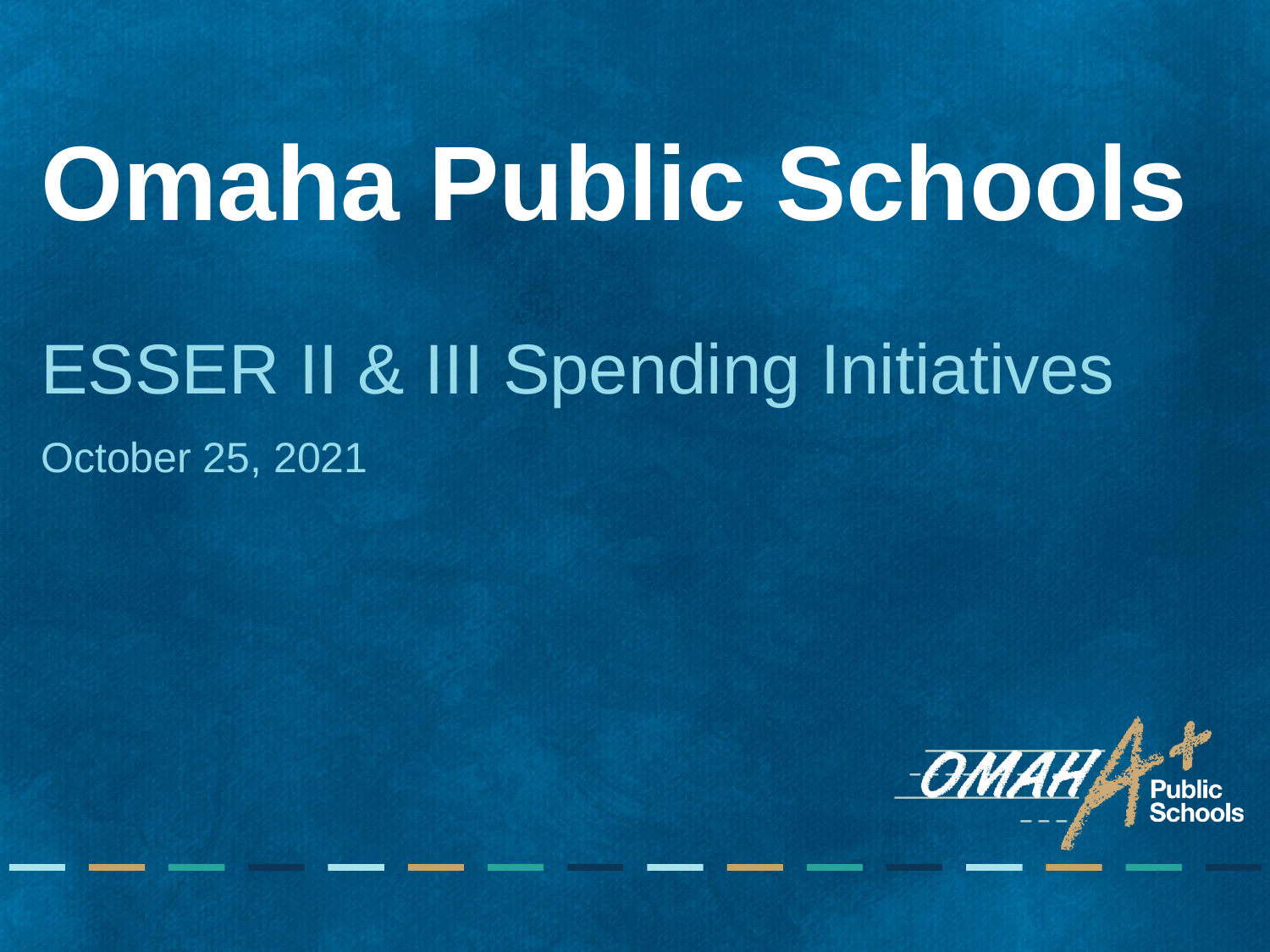#### **1. Executive Summary**

- **2. Recommended Projects – Pillar 1** Academic Recovery and Acceleration Support
- **3. Recommended Projects – Pillar 2** Well-Being of Students and Staff
- **4. Recommended Projects – Pillar 3** Infrastructure For The Future
- **5. Recommended Projects – Pillar 4** Family and Community Engagement

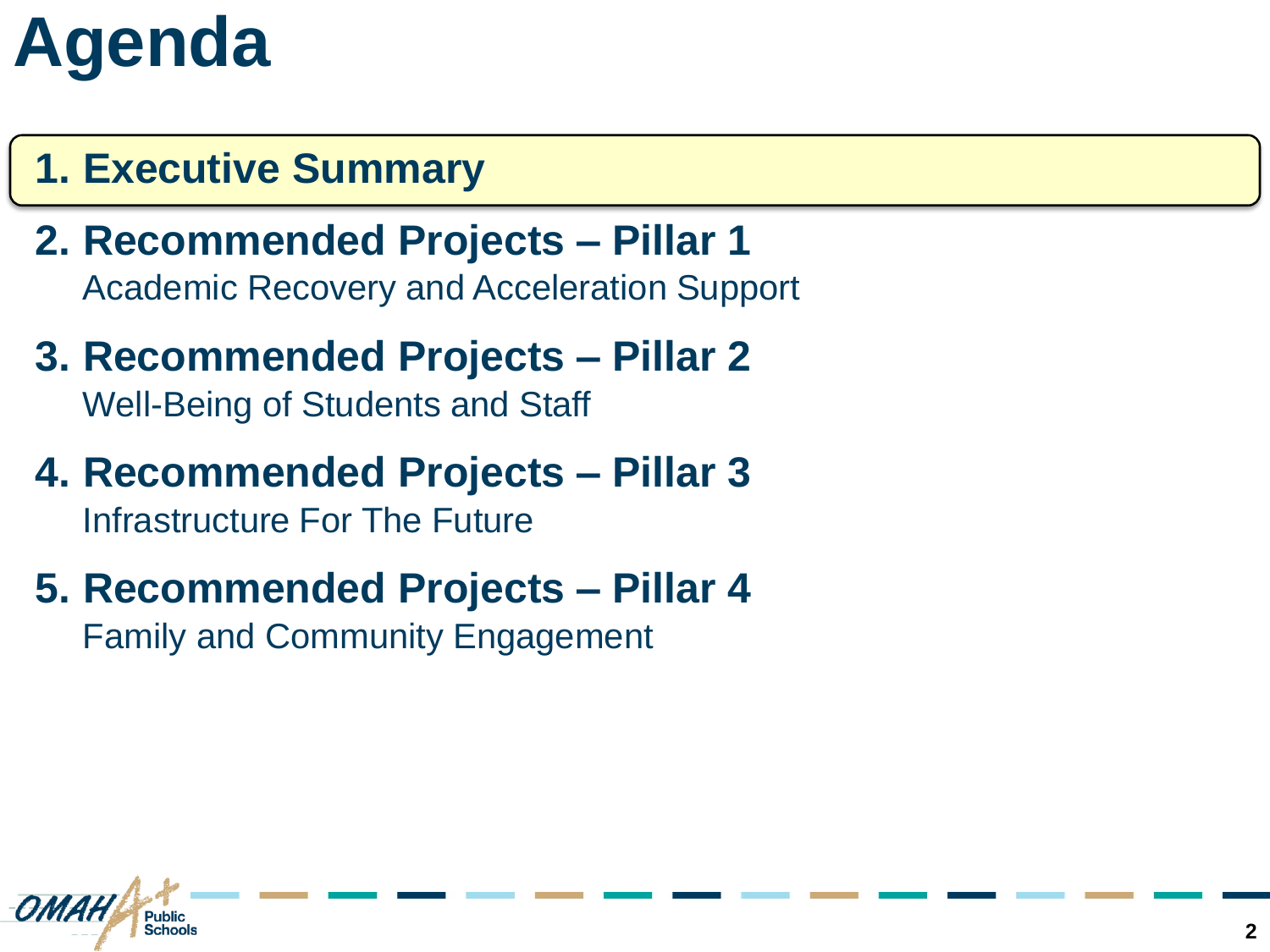# **Executive Summary**

- Funding currently available \$280,644,904
	- ESSER II \$86,420,681
	- ESSER III \$194,224,223
- ESSER III requires 20% of funds (or \$38,844,845) to be used for learning loss recovery
- The current proposal is for \$52,700,000 to be used for academic recovery or learning loss recovery initiatives
- ESSER II funds expire on September 20, 2023
- ESSER III funds expire on September 30, 2024
- Both ESSER II and III are reimbursement programs, similar to Title, whereby the District will incur the expenses and submit reimbursement requests to NDE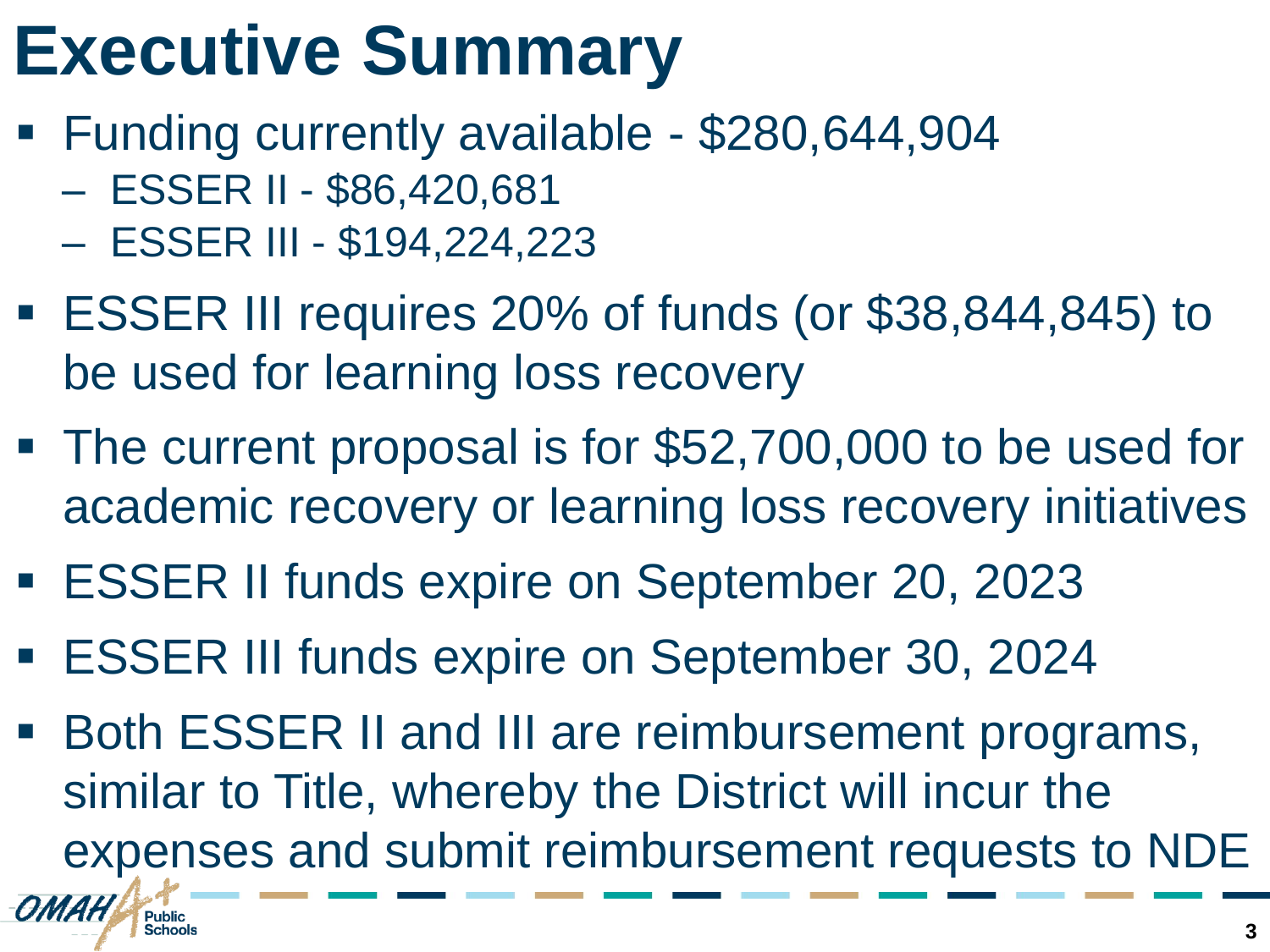#### **1. Executive Summary**

- **2. Recommended Projects – Pillar 1** Academic Recovery and Acceleration Support
- **3. Recommended Projects – Pillar 2** Well-Being of Students and Staff
- **4. Recommended Projects – Pillar 3** Infrastructure For The Future
- **5. Recommended Projects – Pillar 4** Family and Community Engagement

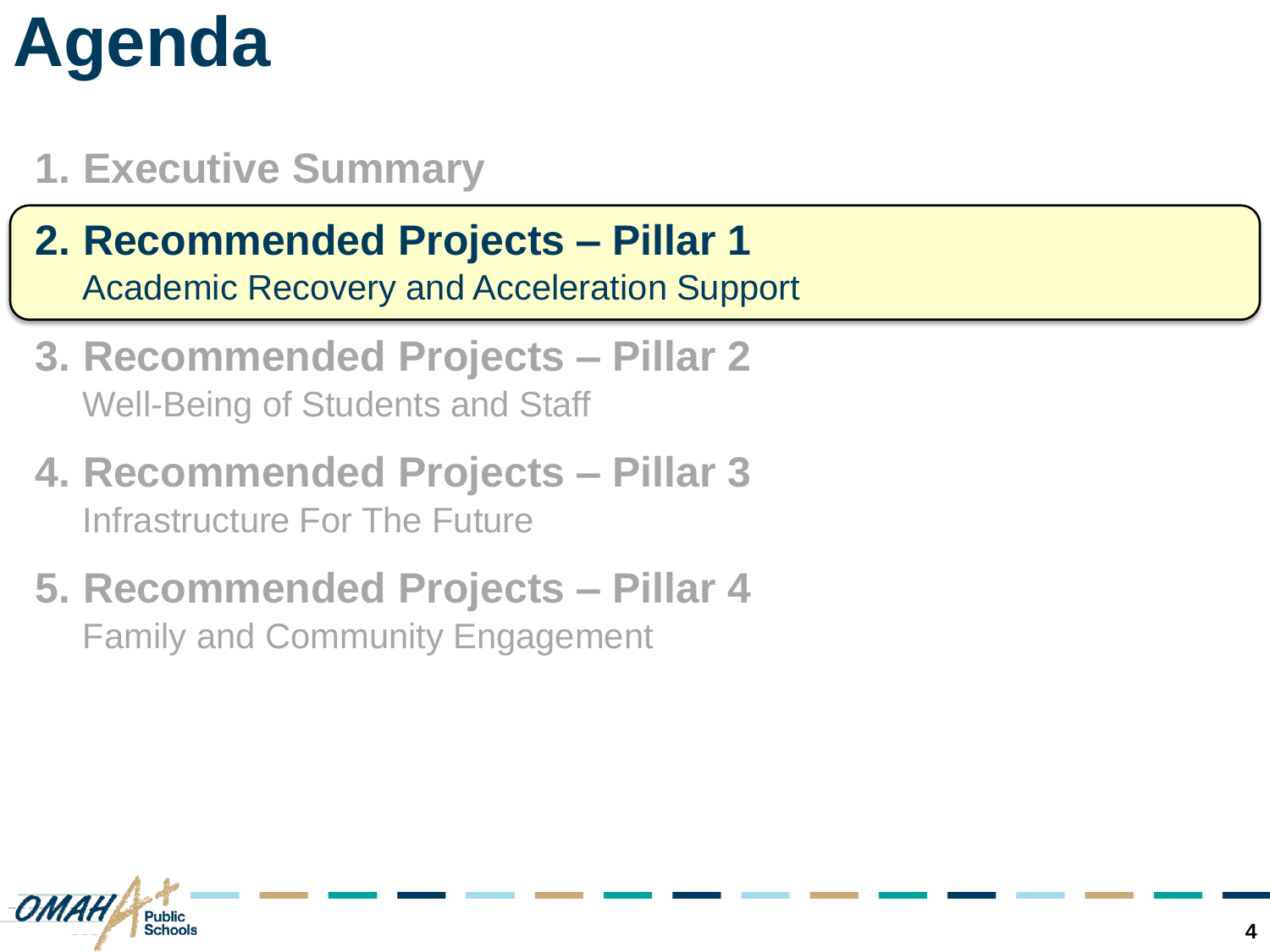### **Pillar I – Academic Recovery & Acceleration**

| <b>Category</b>             | <b>Brief Description</b>                                                                                                                                                                                                                                                                                                                                                                                                  | <b>Amount</b> | Year(s)                       |
|-----------------------------|---------------------------------------------------------------------------------------------------------------------------------------------------------------------------------------------------------------------------------------------------------------------------------------------------------------------------------------------------------------------------------------------------------------------------|---------------|-------------------------------|
| <b>High Dosage Tutoring</b> | Tutoring small groups at frequent intervals (3+<br>sessions per week or 50+ hours over 36 weeks)<br>utilizing trained tutors and quality lessons directly<br>connected to learning in the classroom<br>Small group intervention during the school day in<br>collaboration with schools<br>Reading recovery training for turn-around schools                                                                               | \$24,300,000  | 2021-22<br>2022-23<br>2023-24 |
| <b>Next Level Learning</b>  | Aligned with differentiated student needs and high-quality<br>curriculum, taught by qualified and skilled teachers                                                                                                                                                                                                                                                                                                        | \$12,000,000  | 2021-22<br>2022-23<br>2023-24 |
| <b>Early Literacy</b>       | Extend the partnership with Children's Literacy<br>Initiative; continue to add school cohorts for 2 years<br>Home visits for all PK and 1st grade students/families<br>providing books for home as well as literacy supports<br>Provide professional learning to support teachers,<br>families, and leaders in building relationships<br>Early literacy support materials<br>"Behind the Glass" rooms added to 16 schools | \$9,700,000   | 2022-23<br>2023-24            |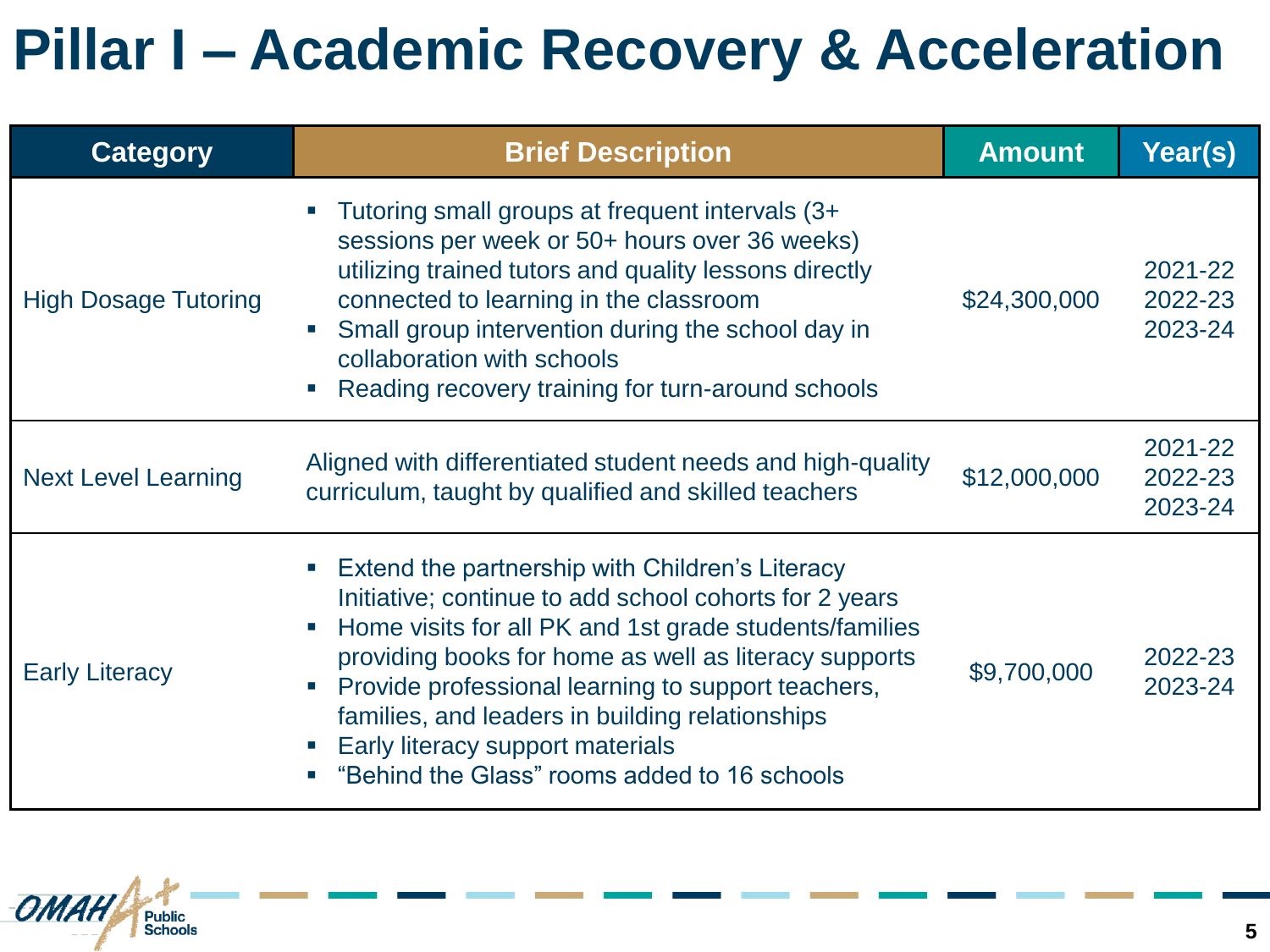### **Pillar I – Academic Recovery & Acceleration**

| Category                                      | <b>Brief Description</b>                                                                                                                                                                                                                                                                                                                                            | <b>Amount</b> | Year(s)                       |
|-----------------------------------------------|---------------------------------------------------------------------------------------------------------------------------------------------------------------------------------------------------------------------------------------------------------------------------------------------------------------------------------------------------------------------|---------------|-------------------------------|
| <b>Instructional Materials -</b><br>Classroom | Content and grade level specific materials and resources<br>for the classrooms that support instructional delivery or<br>aid student learning in alignment with standards and<br>curriculum guides. (i.e., manipulatives, books, supplies)                                                                                                                          | \$4,000,000   | 2022-23<br>2023-24            |
| Technology and Digital<br><b>Resources</b>    | Utilize a learning management system to support a<br>digital learning experience that aids the delivery of<br>educational courses and improve learner engagement<br>Review current digital resources for effectiveness and<br>develop new tactics within the platform<br>New learning management system (i.e., Canvas)                                              | \$5,000,000   | 2021-22<br>2022-23<br>2023-24 |
| <b>Adaptive Learning</b><br><b>Tools</b>      | Incorporate Lexia (grades 3-5) into the literacy block and<br>required time allotments                                                                                                                                                                                                                                                                              | \$1,200,000   | 2022-23<br>2023-24            |
| <b>Teacher Development</b>                    | Build a leadership corps of model classrooms for<br>instructional practice and grade level learning. Develop<br>teachers at each grade level to support literacy and<br>math. Professional learning will be provided throughout<br>the year and teachers will actively participate in<br>curriculum development and sharing learning with peers<br>at their schools | \$4,700,000   | 2022-23<br>2023-24            |

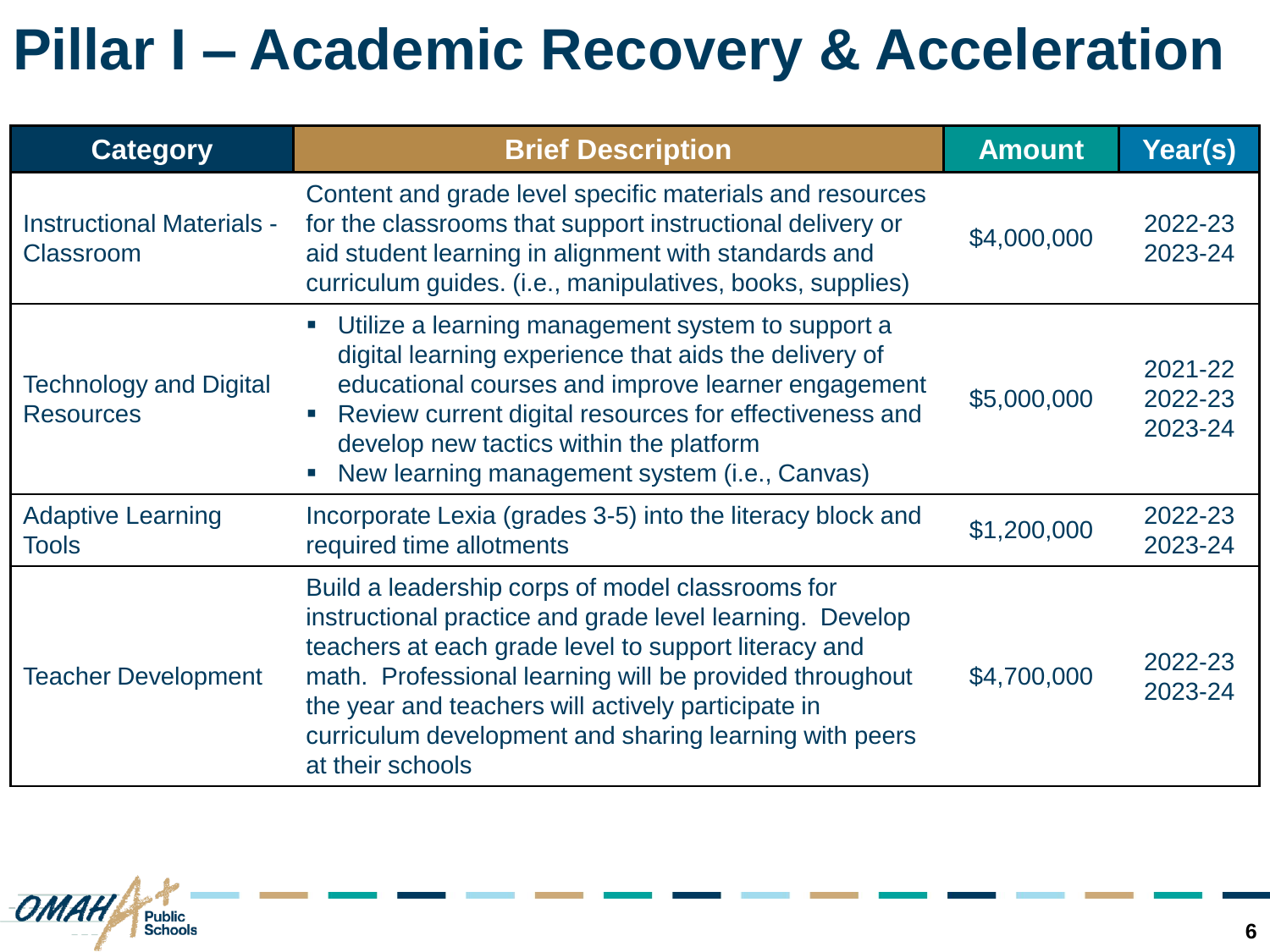#### **Pillar I – Academic Recovery & Acceleration**

| <b>Category</b>             | <b>Brief Description</b>                                                                                                                                                                                                                                                                                                                                                                         | <b>Amount</b> | Year(s)                       |
|-----------------------------|--------------------------------------------------------------------------------------------------------------------------------------------------------------------------------------------------------------------------------------------------------------------------------------------------------------------------------------------------------------------------------------------------|---------------|-------------------------------|
| <b>Accelerate Learning</b>  | Equip teachers with strategies to accelerate,<br>individualize, and monitor student learning<br>Build leadership capacity to identify unfinished<br>learning in the classroom and create schoolwide<br>expectations for implementation strategies<br>Accelerate learning throughout coordinated<br>interventions, progress monitoring, and collaborative<br>planning to improve core instruction | \$2,000,000   | 2021-22<br>2022-23<br>2023-24 |
| <b>Curriculum Adoptions</b> | Upgrade & replace older curriculum at all grade levels<br><b>Elementary social studies</b><br>Secondary science<br>Secondary social studies<br><b>Secondary ELA</b>                                                                                                                                                                                                                              | \$24,000,000  | 2021-22<br>2022-23<br>2023-24 |
| <b>Technology</b>           | Technology refresh for iPads, cases, and warranties for<br>student and teacher deployed devices; internet<br>connectivity for all devices                                                                                                                                                                                                                                                        | \$63,000,000  | 2021-22<br>2022-23<br>2023-24 |
|                             | <b>Total for Pillar I</b>                                                                                                                                                                                                                                                                                                                                                                        | \$149,900,000 |                               |

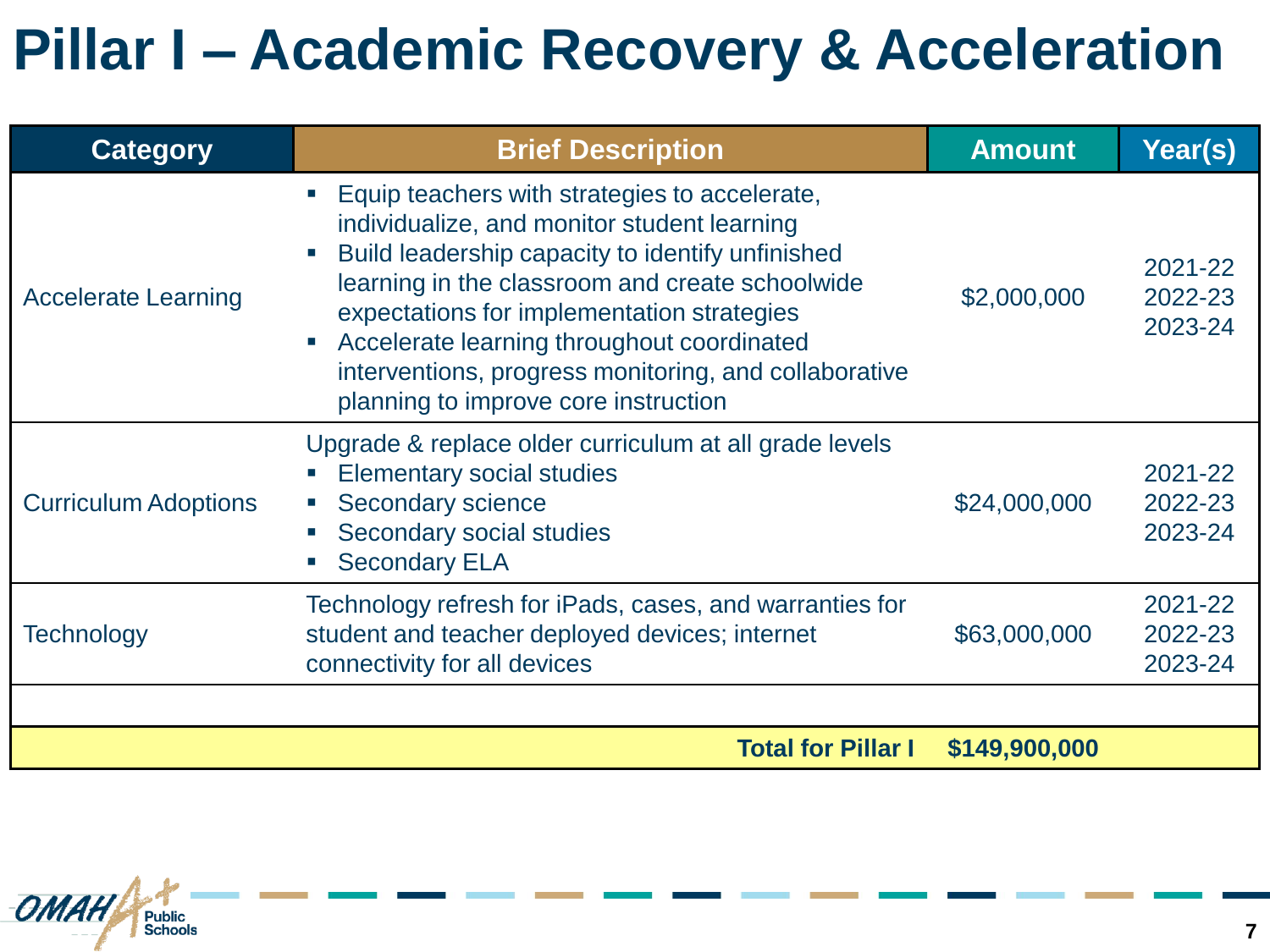- **1. Executive Summary**
- **2. Recommended Projects – Pillar 1** Academic Recovery and Acceleration Support
- **3. Recommended Projects – Pillar 2** Well-Being of Students and Staff
- **4. Recommended Projects – Pillar 3** Infrastructure For The Future
- **5. Recommended Projects – Pillar 4** Family and Community Engagement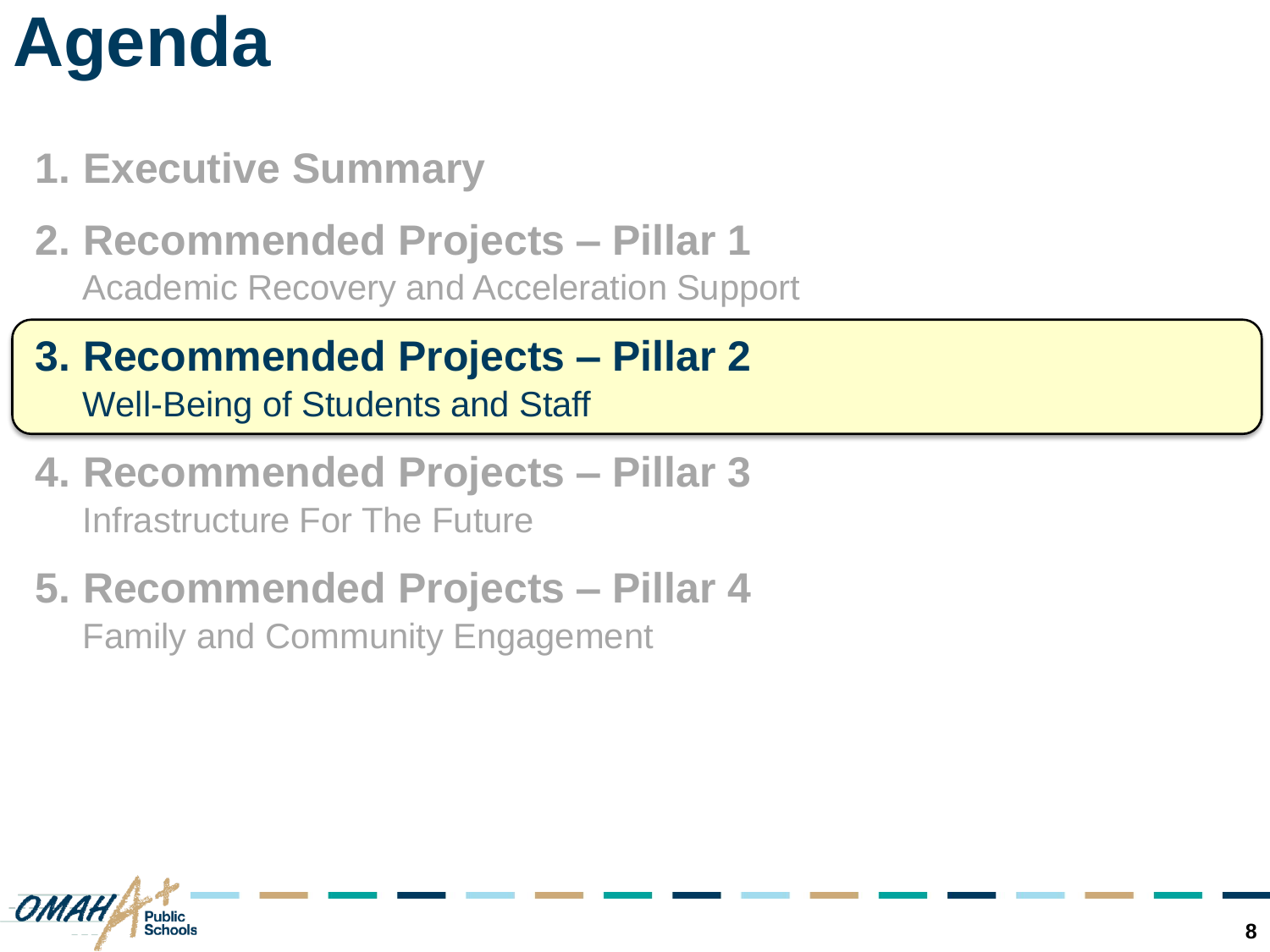### **Pillar II – Student and Staff Well-Being**

| <b>Category</b>                                     | <b>Brief Description</b>                                                                                                                                                                                                                                                    | <b>Amount</b> | Year(s)                       |
|-----------------------------------------------------|-----------------------------------------------------------------------------------------------------------------------------------------------------------------------------------------------------------------------------------------------------------------------------|---------------|-------------------------------|
| <b>Social and Emotional</b><br>Learning             | Implement Second Step curriculum in all K-8 schools<br><b>RULER Training Yale Center for Emotional</b><br>$\blacksquare$<br>Intelligence; implement at 14 additional schools<br><b>Family workshops on Common Sense Parenting</b>                                           | \$460,000     | 2021-22<br>2022-23<br>2023-24 |
| <b>Mental Wellness</b>                              | Establish partnerships with local mental health<br>resources and behavioral health partners to support<br>critical needs resulting from the COVID-19 pandemic<br>Compassion fatigue and self-care training for staff as<br>well as social and emotional learning for adults | \$5,034,904   | 2021-22<br>2022-23<br>2023-24 |
| <b>Trauma Informed Care</b>                         | Interactive and engaging asynchronous training; learning<br>objectives include: increases awareness about traumatic<br>stress symptoms, biological effects of stress on the brain<br>and body, factors that promote resiliency, etc.                                        | \$1,500,000   | 2021-22<br>2022-23<br>2023-24 |
| <b>Multiple Tiered</b><br><b>Systems of Support</b> | Enhance systems and support for attendance, foster<br>youth, homeless youth, and incarcerated youth. Provide<br>appropriate response and support services for students<br>experiencing mental health crises at school                                                       | \$1,500,000   | 2021-22<br>2022-23<br>2023-24 |
|                                                     | <b>Total for Pillar II</b>                                                                                                                                                                                                                                                  | \$8,494,904   |                               |

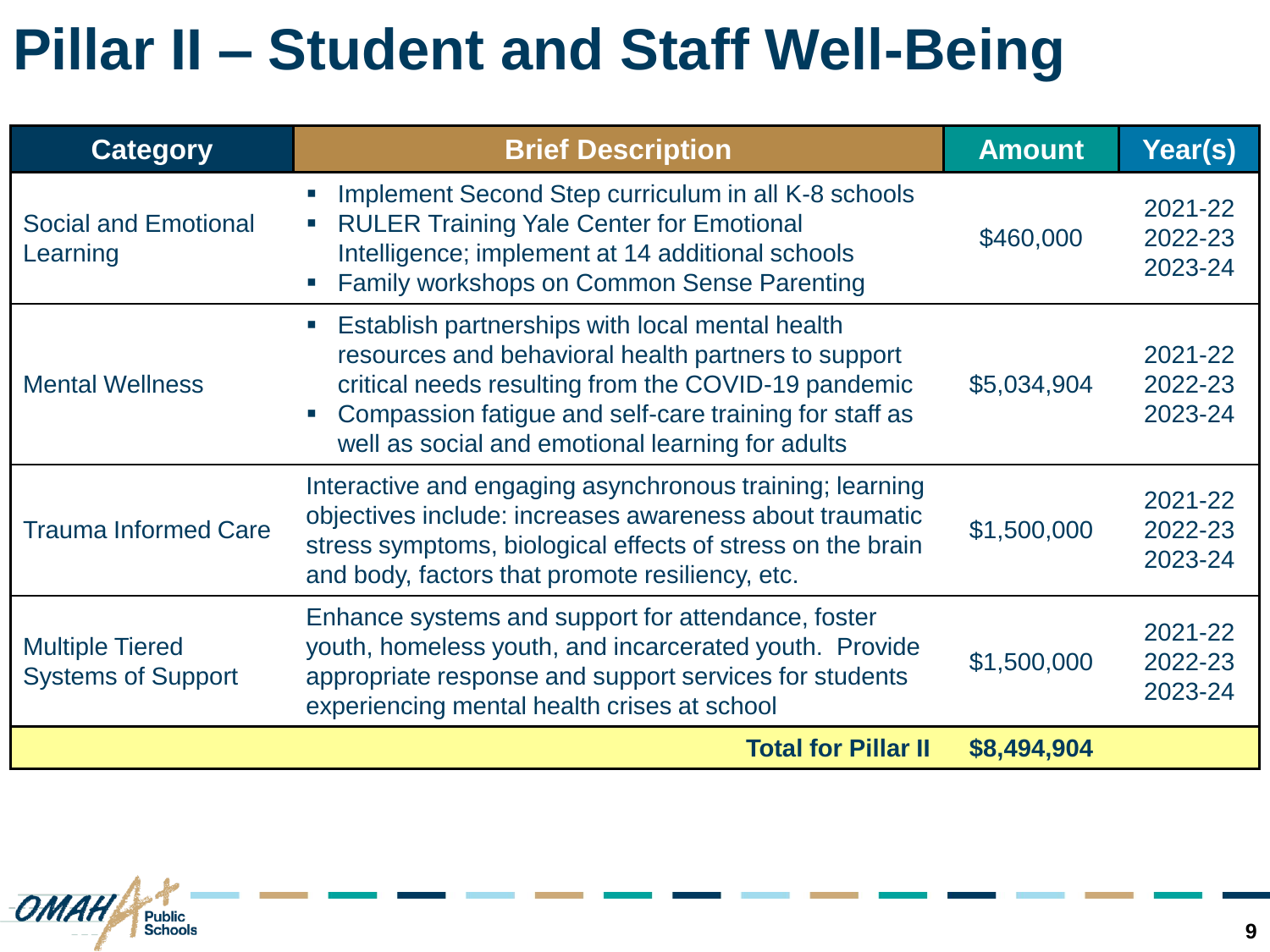- **1. Executive Summary**
- **2. Recommended Projects – Pillar 1** Academic Recovery and Acceleration Support
- **3. Recommended Projects – Pillar 2** Well-Being of Students and Staff
- **4. Recommended Projects – Pillar 3** Infrastructure For The Future
- **5. Recommended Projects – Pillar 4** Family and Community Engagement

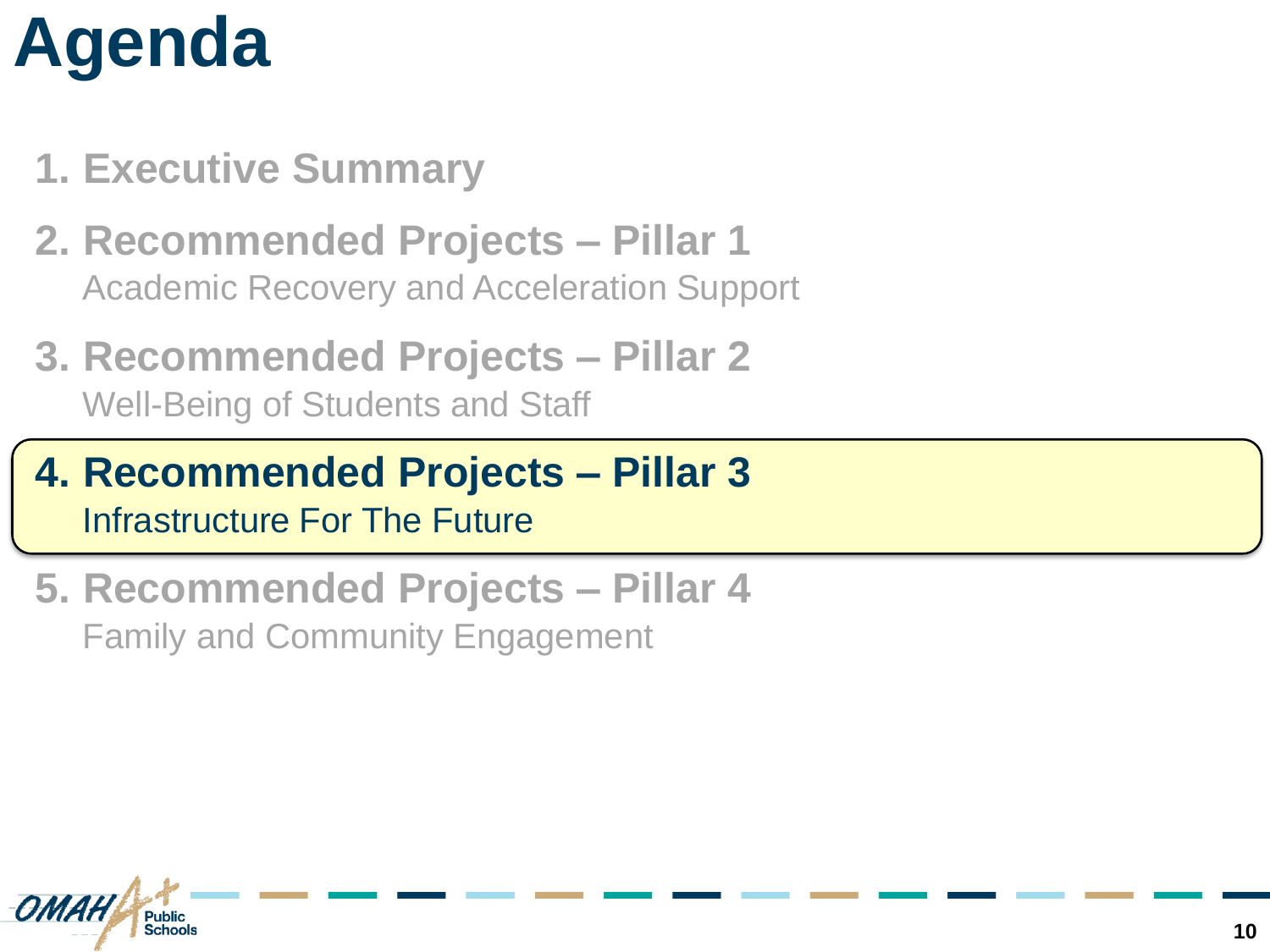### **Pillar III – Infrastructure For The Future**

| <b>Category</b>                                                           | <b>Brief Description</b>                                                                                                                                                                                                   | <b>Amount</b> | Year(s)                       |
|---------------------------------------------------------------------------|----------------------------------------------------------------------------------------------------------------------------------------------------------------------------------------------------------------------------|---------------|-------------------------------|
| <b>Indoor Air Quality</b>                                                 | Replace and upgrade HVAC control systems at 32<br>schools                                                                                                                                                                  | \$21,250,000  | 2023-24                       |
| <b>Indoor Air Quality -</b><br><b>Carbon Monoxide</b><br><b>Detection</b> | Measurable assessment tool for IAQ & student safety;<br>installation and monitoring packages for 96 District sites                                                                                                         | \$7,250,000   | 2021-22<br>2022-23            |
| Indoor Air Quality -<br><b>Mechanical Systems</b>                         | Replace standard boilers and chillers at 10 schools                                                                                                                                                                        | \$23,000,000  | 2021-22<br>2022-23<br>2023-24 |
| <b>Roof Replacements</b>                                                  | Replace roofs (removal and reinstallation) -<br>Approximately 6 million square feet of work                                                                                                                                | \$32,537,000  | 2022-23<br>2023-24            |
| <b>Window Replacements</b>                                                | Replace and upgrade window systems to insulated<br>energy efficient / safety glass window systems; up to 3<br>schools                                                                                                      | \$9,000,000   | 2021-22                       |
| <b>Hydration Stations</b>                                                 | Replace water fountains with hands-free bottle fillers;<br>cost includes plumbing upgrades, electrical upgrades,<br>and water filtration systems.                                                                          | \$5,000,000   | 2021-22<br>2022-23<br>2023-24 |
| <b>Cleaning &amp; Disinfecting</b>                                        | Purchase custodial equipment to enhance cleaning and<br>sanitization of student and staff spaces at all sites<br>(Includes: touchless bathroom cleaning systems, robotic vacuums, and operator<br>optional auto scrubbers) | \$8,000,000   | 2021-22                       |
|                                                                           | <b>Total for Pillar III</b>                                                                                                                                                                                                | \$106,037,000 |                               |
| OMAH<br><b>Dublin</b>                                                     |                                                                                                                                                                                                                            |               |                               |

**Schools**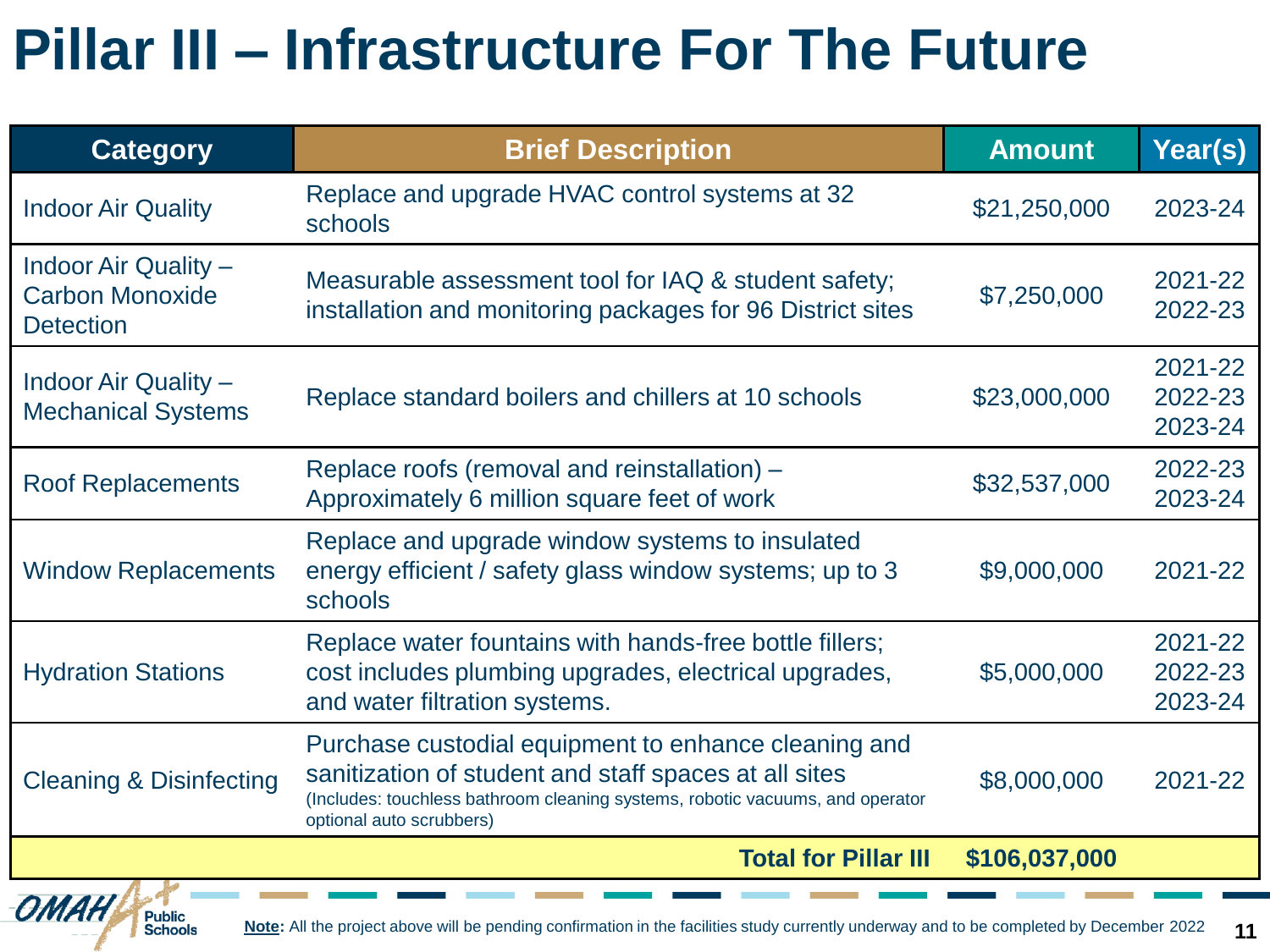- **1. Executive Summary**
- **2. Recommended Projects – Pillar 1** Academic Recovery and Acceleration Support
- **3. Recommended Projects – Pillar 2** Well-Being of Students and Staff
- **4. Recommended Projects – Pillar 3** Infrastructure For The Future
- **5. Recommended Projects – Pillar 4** Family and Community Engagement